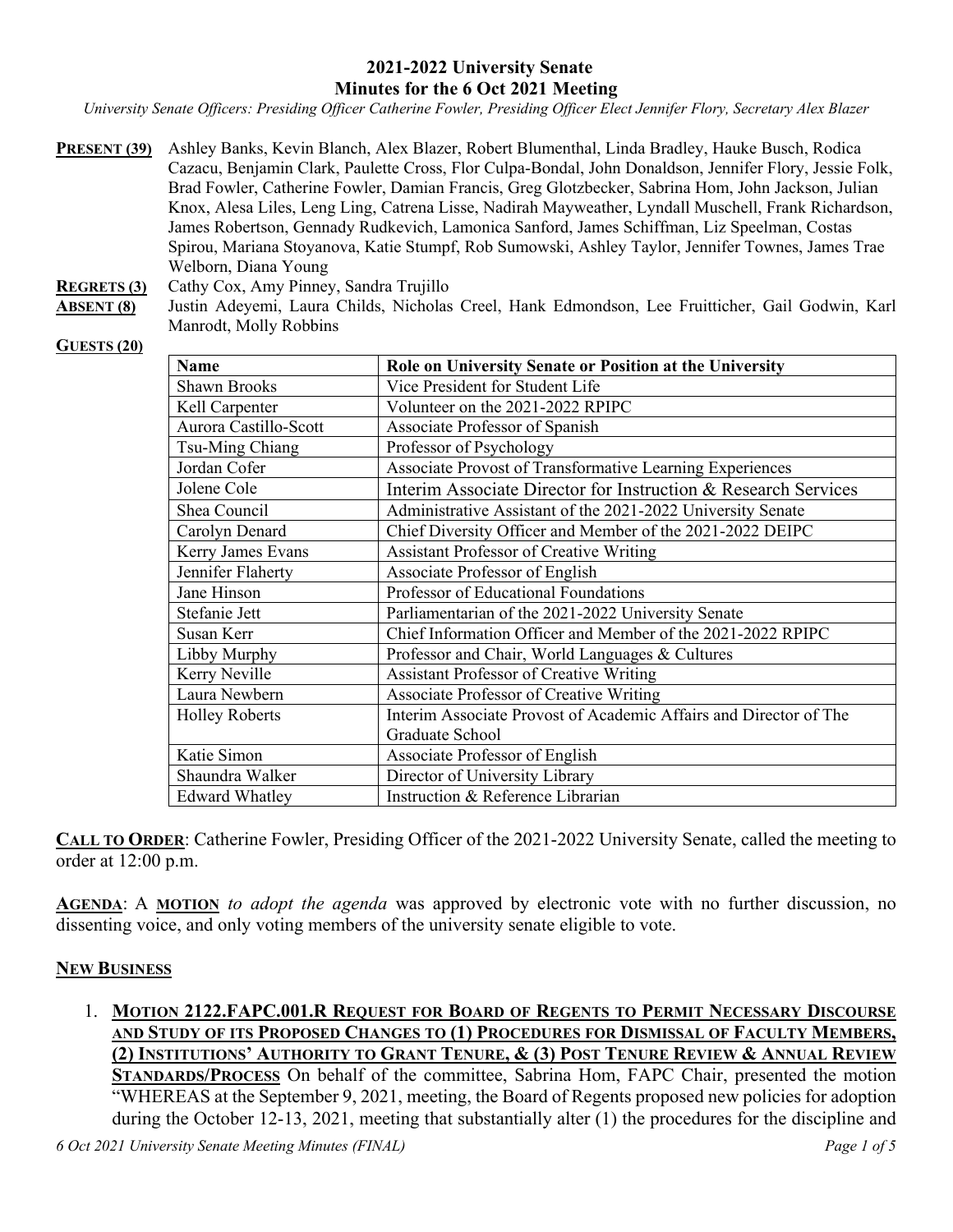dismissal of faculty members (8.3.9), (2) the authority of institutions to grant tenure (8.3.7.1), and (3) the standards and process for post tenure review and annual evaluations (8.3.5.1, 8.3.5.4, 8.3.6, 8.3.6.1, 8.3.7.1, and 8.3.7.3);

WHEREAS these proposed changes to the Board of Regents Policy Manual dramatically impact faculty conditions of employment;

WHEREAS these proposed changes have not been widely circulated to impacted faculty, and impacted faculty have not been given adequate opportunity to comment upon these proposed changes;

WHEREAS the members of the USG faculty council, whose mission is to "to promote and foster the welfare of system faculty through the combined creativity and expertise of faculty representatives from system institutions", at a previously unscheduled last-minute meeting with the Vice Chancellor for Academic Affairs, expressed serious concerns about the proposals and their effect on academic freedom and tenure;

WHEREAS the USG faculty and faculty council must have an opportunity, on behalf of the system institutions' faculty, to consider and comment upon the proposed changes; and now, therefore,

BE IT RESOLVED the faculty request that the Board of Regents table further action on these proposed changes so that impacted faculty and the USG faculty council may fully consider and comment upon these proposals."

# a. **CONTEXTUAL INFORMATION**

- i. At their September meeting, the Board of Regents released a set of proposed updates to USG policy regarding tenure. They plan to vote on these changes at the Oct 12-13 BOR meeting. (Hence, the Senate needs to meet early in order to respond before their vote.) The full text of the changes is provided as a supporting document [*Supporting\_ProposedBORPolicyChange\_2021-09-09.pdf*], but here is a quick summary:
	- 1. To explicitly link Post-Tenure Review to termination processes and accelerate the timeline thereof;
	- 2. To specify that faculty can be terminated as a result of the Post-Tenure Review process, "other than for cause" (that is to say, outside of the causes for termination currently outlined in BOR policy);
	- 3. To add a fourth element, "involvement in student success activities," to tenure and faculty evaluations;
	- 4. To give the BOR the power to take over the tenure process at any institution deemed insufficiently rigorous.
- ii. These changes have the potential to significantly erode the protections of tenure and the academic freedom of USG faculty. I am attaching the AAUP's statement on the matter [*Supporting\_AAUPTenureAdvisoryLetter\_2021-09-24.pdf*], and the USG Chancellor's response [*Supporting\_ChancellorLettertoAAUP\_2021-10-01.pdf*].
- iii. The proposals have not been sufficiently discussed or explained to the stakeholders, and they are written in what *Inside Higher Ed* describes as "obtuse" language. There has already been one round of revisions to clarify the language (in mid-September) and it is possible that more tweaks are coming. Dr. Denley has just scheduled a Q&A for tomorrow (Tuesday) at 3:00, and I hope you will attend if possible. However, it does not seem to me that good policy can be made in such a great hurry, amidst last-minute meetings and changing drafts of the proposed updates.
- iv. FAPC has unanimously put forward this motion requesting that the BOR delay their vote and engage in a meaningful discussion with USG faculty and the Faculty Council. This motion closely resembles motions that have already passed at Georgia Tech, UGA, and Georgia State.
- v. Voting will take place virtually and will be available to all voting members asynchronously; Dr. Fowler will follow up with details.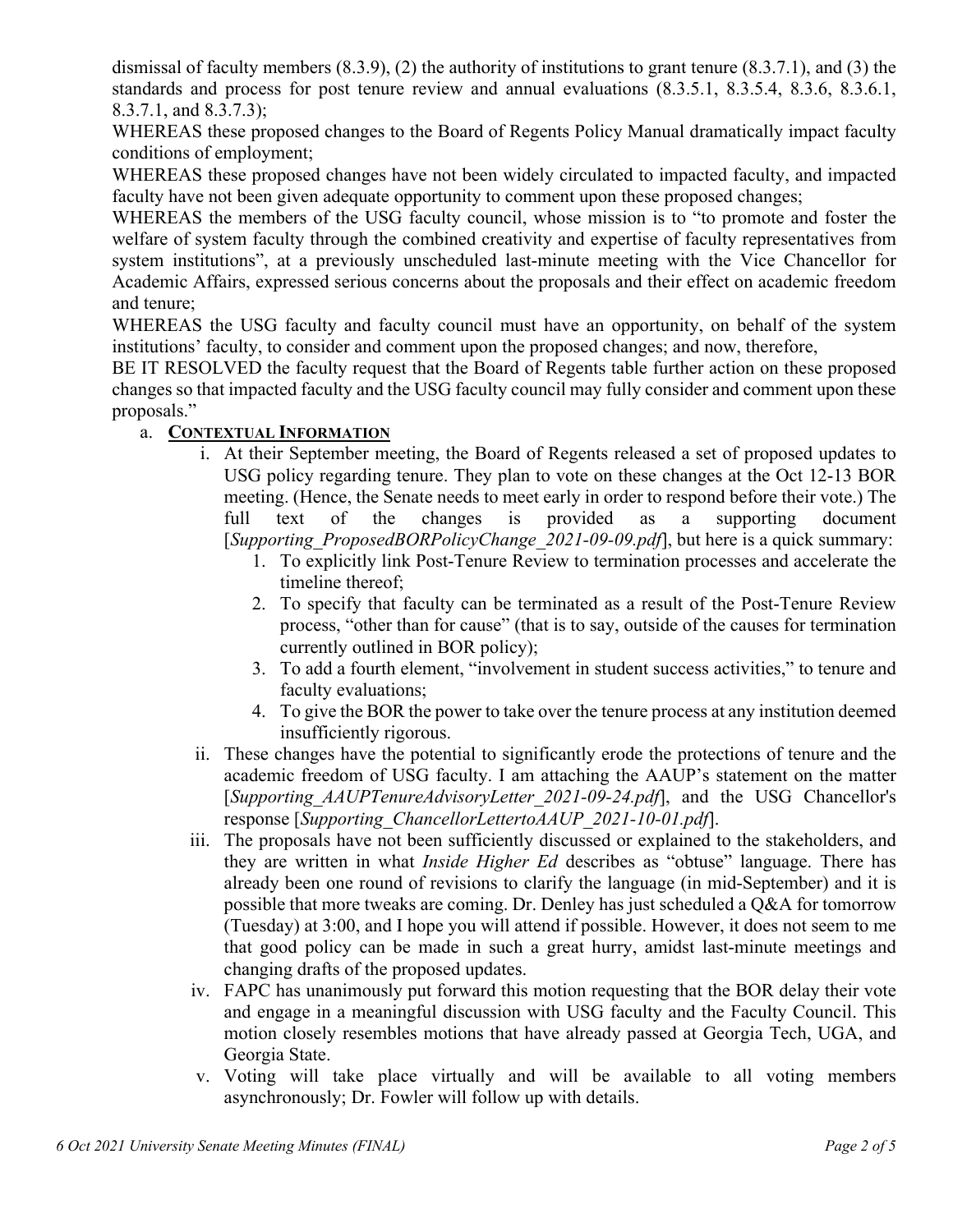- vi. According to Dr. Denley, in his meeting yesterday with GCSU faculty, student success is not a fourth element of tenure and promotion.
- vii. I saw the emended language for the first time yesterday, Tuesday, October 5 [see *Supporting\_EmendedBORPolicyLanguage\_2021-10-05.docx*]. From a procedural standpoint, this does not give faculty across the state to understand and discuss the changes.
- b. **DISCUSSION** When Sabrina Hom called for questions and comments, many were forthcoming.
	- i. Revision Procedure
		- 1. Comment (Voice): A number of USG institutions have passed resolutions similar to this one asking for the BOR to table the policy changes.
		- 2. Comment (Voice): It is troubling that less than two weeks before the BOR vote to change tenure and promotion policy, our provost has to explain to us what the BOR is voting on. The Vice Chancellor for Academic Affairs is emending documents after meeting with institutions. The call for rigor reads as a tenure quota.
		- 3. Comment (Voice): The wording of the policy changes is very confusing and needs to be debated before the BOR vote on it.
		- 4. Question (Voice): What problem does the BOR say they're trying to solve with these changes?
		- 5. Comment (Text): This policy seems to create solutions to problems that do not exist.
		- 6. Comment (Text): I think these questions illustrate the need to approve this motion. This should be tabled to encourage and allow discussions among the institutions.
		- 7. Comment (Text): An old policy is not necessarily a bad policy. I also do not understand why it is such an emergency to change a 25-year-old policy that we cannot take another month to discuss. I asked Dr. Denly the primary question: What is the hurry? Why can't we take the time to edit and discuss carefully? Those who were present can judge whether he gave a persuasive action.
		- 8. Comment (Text): Dr. Denley did not answer the question.
	- ii. Student Success
		- 1. Comment (Provost): My understanding of student success from yesterday's meeting with Dr. Denley is that GC faculty are doing a tremendous job. This is not something that we've never heard of before. For example, in an accounting class, student success is completing the CPA exam. Student success can also occur in scholarship, presentation, and publications. Faculty also serve as advisors of student organizations. Recent accreditation visitors have commended our institution on faculty dedication. It is to be determined whether student success will stand as a fourth evaluation criteria or be folded into advising. Some institutions have more difficulty with student success.
		- 2. Comment (Text): I don't think we should take a position on this matter using the logic that if a bad policy won't affect us, we shouldn't worry about it.
		- 3. Comment (Text): Some students participated in "activities" more than others. Does this mean they are more successful than other students? Getting a local or national championship in a sport is a student success. However, what if a student fails a class?
		- 4. Comment (Text): Dr. Denley stated yesterday that student success is not necessarily tied to DFW rates.
		- 5. Comment (Text): It would be up to each institution to define, qualify, and quantify student success based on the mission of the institution.
	- iii. Tenure and Post-Tenure Review
		- 1. Comment (Voice): Some of these changes, such as student success, are in response to the Post-Tenure Review Task Force, which has not been revised since 1996.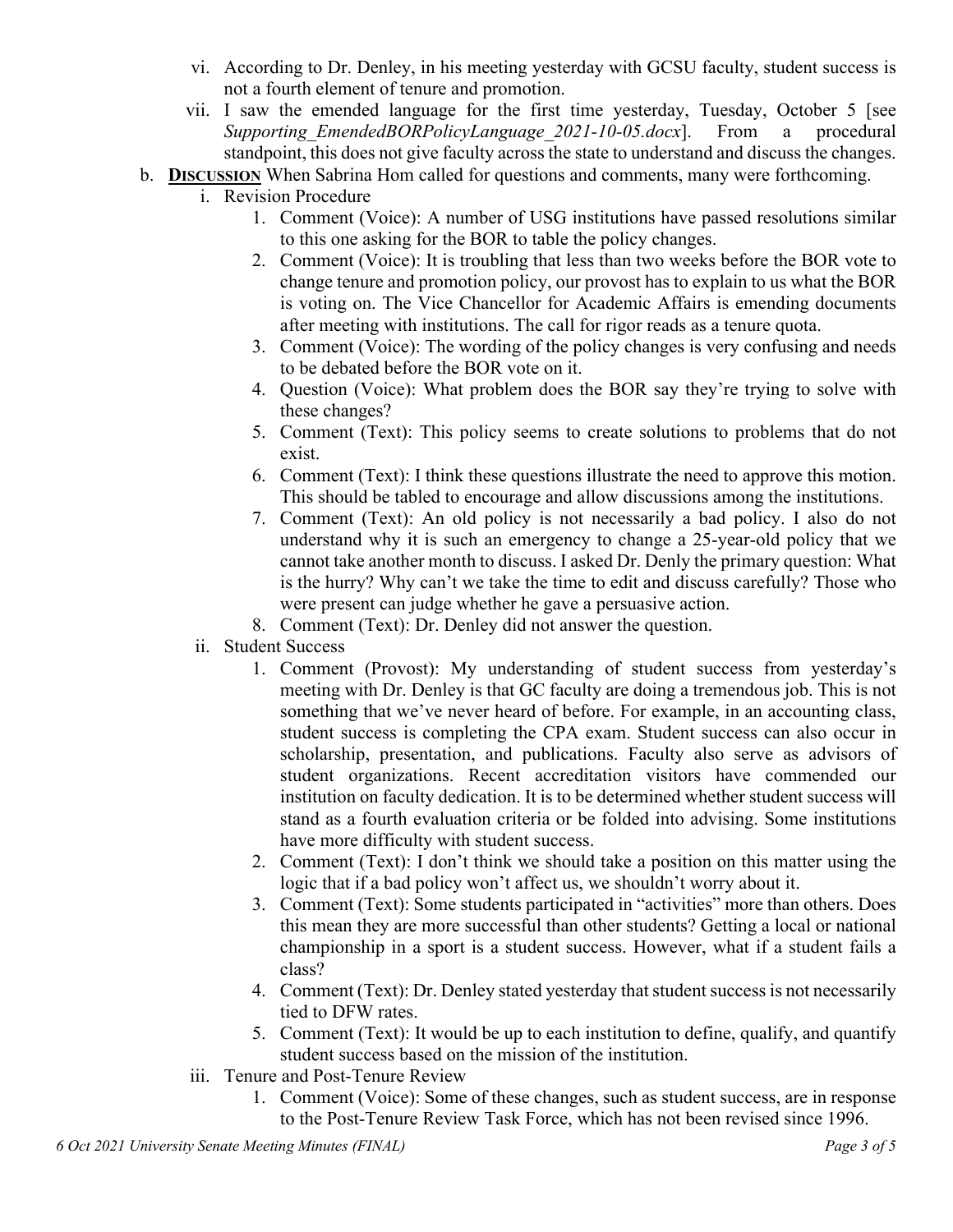- 2. Comment (Provost): I was not involved in conversations with the BOR. One can extrapolate from Dr. Denley's comments that the last time PTR was evaluated was in 1996. This appears to be an effort to update policy. A committee, with faculty representatives, was active during spring and summer 2020. Prior to 2007, universities did not award tenure; instead, tenure decisions went from university presidents to the BOR and the BOR made the final decision.
- 3. Question (Voice): Why does the policy revision associate PTR with termination? Is there a sense that faculty being reviewed during the PTR process are dispensable? Is this a numbers issue? This revision seems to do more than just update the policy.
- 4. Question (Voice): Legislatures don't understand what faculty do. Are there any studies about PTR? This revision has disturbing language. How do other universities incentivize faculty and hold them accountable?
- 5. Question (Voice): Has the BOR ever questioned GC rigor?
- 6. Answer (Provost): I have never heard reference to or inquiry regarding our tenure and promotion process.
- 7. Question (Text): How long is the remediation plan or performance improvement plan? Are they the same thing?
- 8. Answer (Text): The policy does not specify how long remediation will take or how it will work.
- 9. Comment (Text): If a professor is not active in research, he or she may need several years for enough publications with minimum required quality.
- 10. Comment (Text): All the reassertions of reliance upon institutional post-tenure and promotion processes read like a smokescreen for the BOR's desire to insert itself more directly and assertively into the process, as the AAUP letter makes explicit. The confusion surrounding what constitutes "student success" and how it will be measured seems, again, to be a smokescreen for the larger, more troubling issue, that the BOR is inserting itself more expansively and directly into PTR processes across the USG with potentially punitive results that fundamentally undermine tenure itself. The AAUP letter cuts through the noise to emphasize this as the crucial point. It seems a clear power play by the BOR to erode tenure as a meaningful system. The rest of the convoluted language about "student success" obscures this fundamental point.
- 11. Comment (Text): The rush and confusion around these changes have a tendency to obscure the key issues. As the AAUP points out, these changes make an explicit link between PTR and termination. The changes make PTR a "corrective" measure (and potentially a punitive one).
- 12. Comment (Text): Dr. Denley said that quotas were not a suggestion of this plan; however, that is not in the policy, affirmatively or negatively.
- iv. Pre-Tenure Review
	- 1. Question (Text): What about pre-tenure issues?
	- 2. Comment (Text): There is no change to pre-tenure processes.
	- 3. Comment (Voice): PTR expectations filter down to Pre-Tenure Review.

# c. **SENATE ACTION**

- i. A **MOTION** *to call the question* was made, seconded, and *APPROVED* by electronic vote with University Senators eligible to vote.
- ii. A recording of Senate deliberation and an electronic ballot with a 6:00 p.m. deadline were emailed to University Senators directly after the meeting.
- iii. Motion 2122.FAPC.001.R was *APPROVED* by electronic vote with University Senators eligible to vote (33 yay, 4 nay).